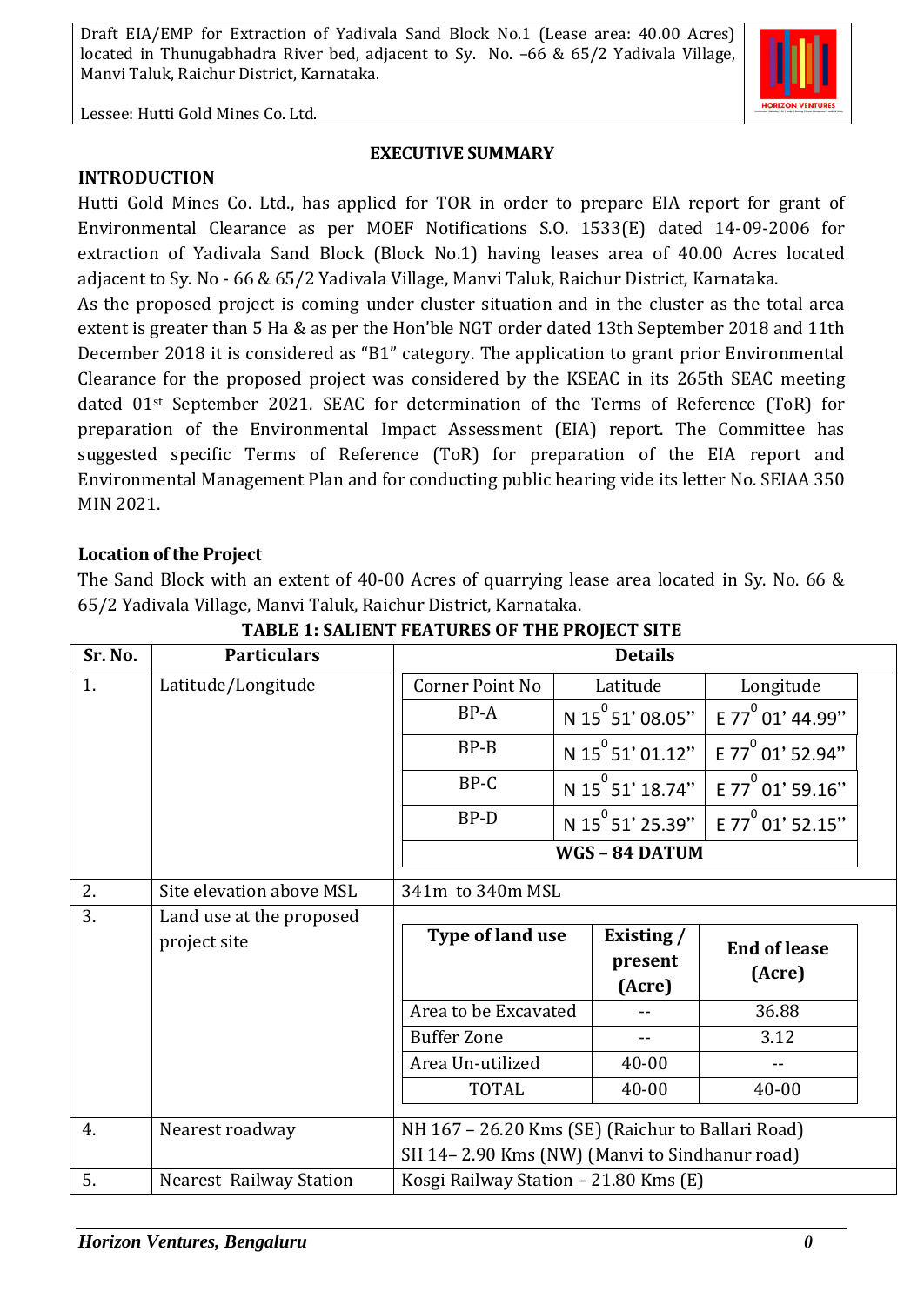

Lessee: Hutti Gold Mines Co. Ltd.

| Sr. No. | <b>Particulars</b>          | <b>Details</b>                                      |  |  |
|---------|-----------------------------|-----------------------------------------------------|--|--|
| 6.      | Nearest Railway line        | Kosgi Railway Station - 21.80 Kms (E)               |  |  |
| 7.      | Nearest Air Port            | Ballari Airport 73 km (S)                           |  |  |
| 8.      | Nearest village/major town  | Yadivala Village - 1.00 kms (NW)                    |  |  |
| 9.      | Hills/valleys               | No major hills and valleys within 10 km radius      |  |  |
| 10.     | Ecologically sensitive zone | None within 10 kms                                  |  |  |
| 11.     | Reserved/Protected forests  | None within 10 kms                                  |  |  |
| 12.     | Historical/tourist places   | None within 5 km radius area                        |  |  |
| 13.     | Nearest Industries          | None Within 10kms.                                  |  |  |
| 14.     | Nearest water bodies        | This is a river sand mining project. The site is in |  |  |
|         |                             | Tungabhadra River Bed                               |  |  |

#### **PROJECT DESCRIPTION**

#### **Method of Quarrying**

An open cast method will be adopted to operate the area. Since, the annual production is about 1, 67,890 Tons per annum for five years; the Open cast method will be followed during the plan period.

#### **Anticipated life of the quarry**

Life of the quarry in this is not applicable, as the extraction and replenishment is a continuous process. Depletion and addition of ordinary sand is to be balanced by keeping the production level always low comparing to the replenishment.

#### **Conceptual Quarry Plan**

Based on reserves of River Sand as Production capacity of 1,67,890 Tons per annum for the 5 years plan period.

#### **Waste Generation & Disposal**

There is no such reduction of waste / mineral reject processing possibilities are proposed during plan period. There is no proposal of dumping during the proposed ensuing quarrying period, & concurrent backfilling is proposed.

#### **Water Requirement & Source**

Total water requirement for the project will be 24.4 KLD, Requirement is met by procurement of water from the bore well nearby Tankers.

#### **Manpower Requirement**

The said quarry provides direct employment to 20 people and generate indirect employment for 40 more people. Most of the directly employed manpower falls under skilled category Preference will be given to the local people as per their eligibility.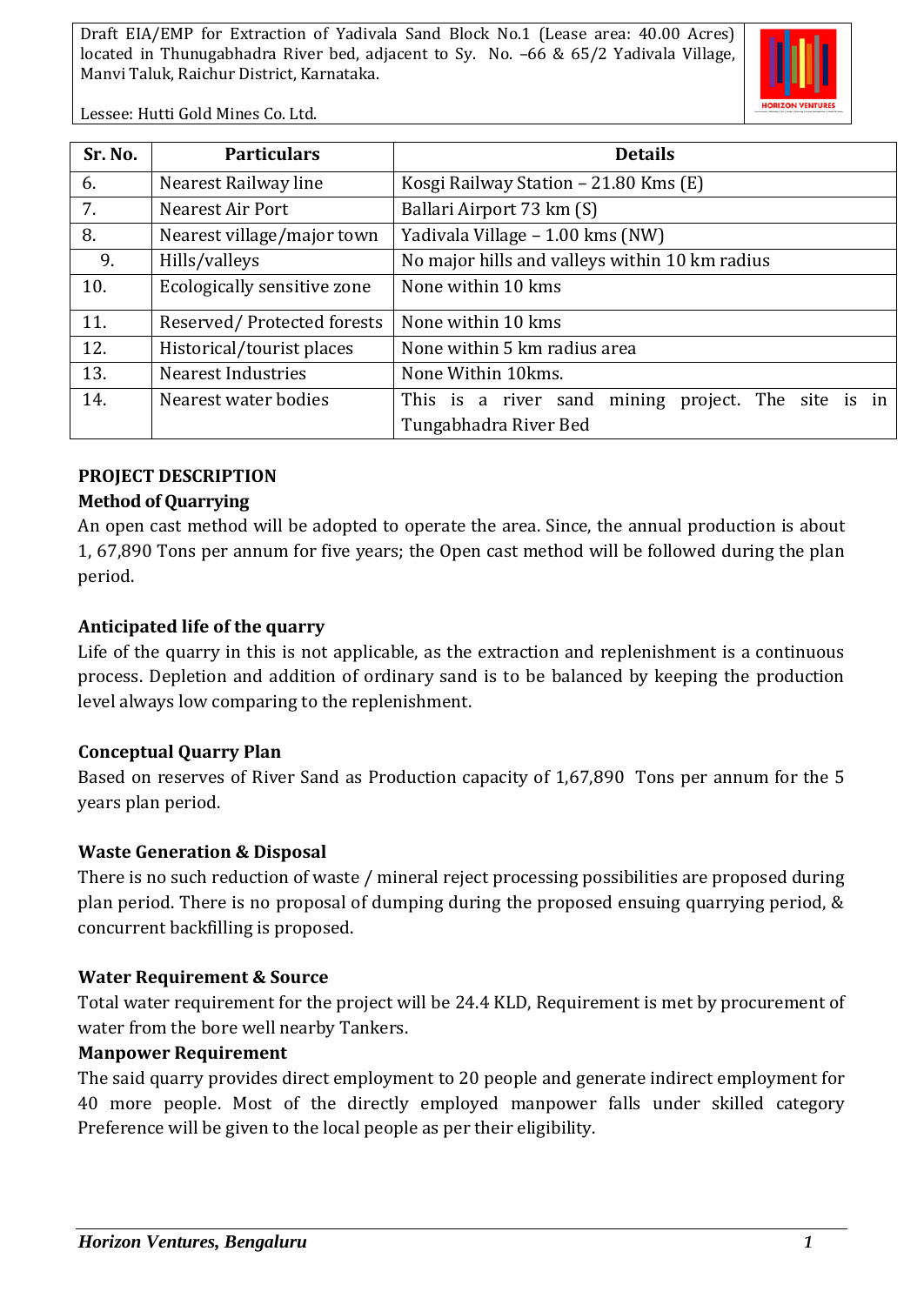

Lessee: Hutti Gold Mines Co. Ltd.

### **Site Infrastructure**

The quarry stock yard will have its own office premises, canteen, first-aid center etc. Quarry office is well connected with wireless and telephone, internet & e-mail facilities for communication.

# **EXISTING ENVIRONMENTAL SCENARIO**

## **Baseline Environmental Studies**

## **Meteorology & Ambient Air Quality**

**Summary of Meteorological data generated at site (October 2021 to December 2021)**

| Temperature $(^{\circ}C)$ | 23.2 to 34.3°C |  |  |
|---------------------------|----------------|--|--|
| Relative Humidity (%)     | 88 to 44%      |  |  |
| <b>Wind Direction</b>     | <b>WSW</b>     |  |  |
| Calm wind %               | 14.46%         |  |  |

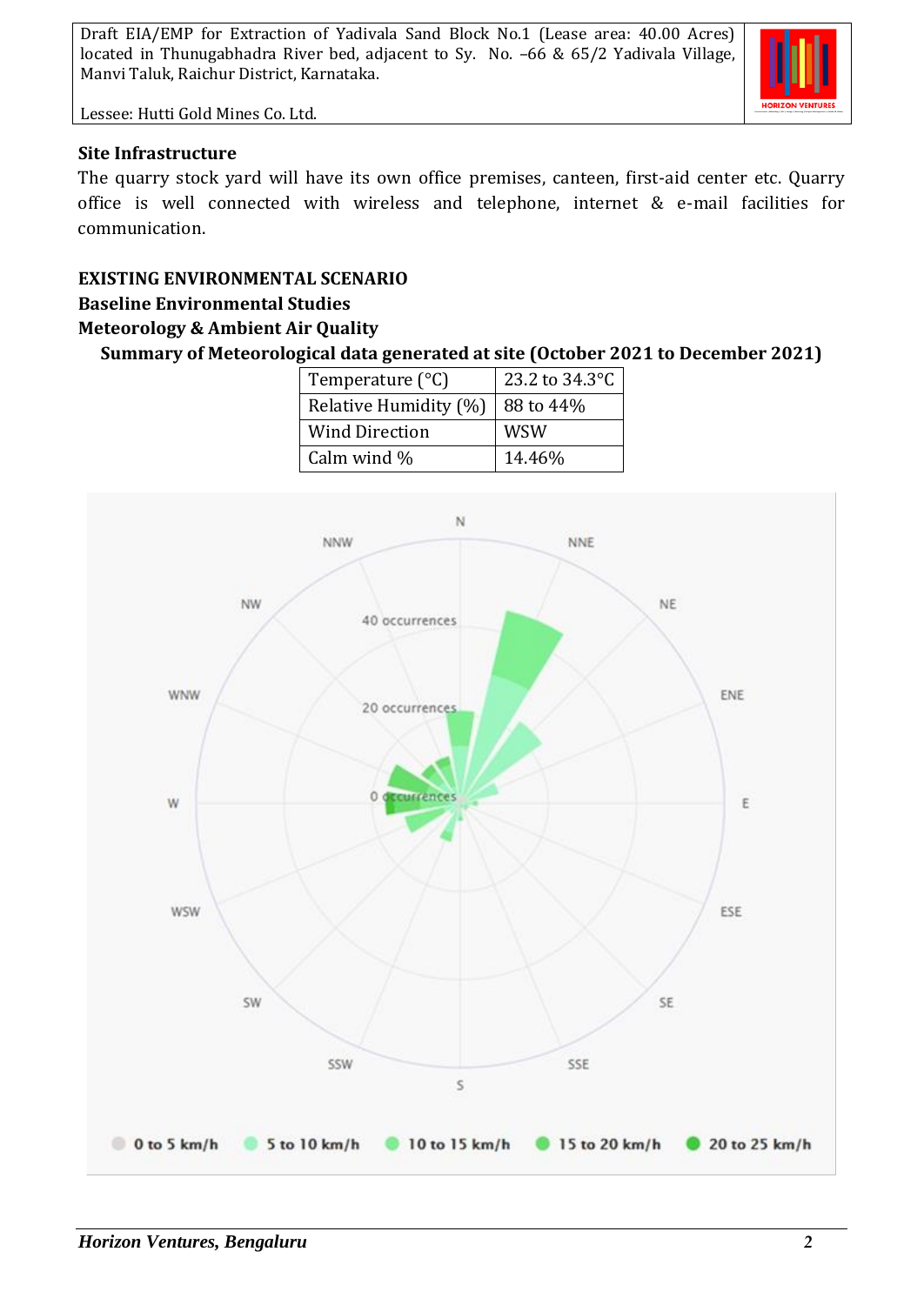

Lessee: Hutti Gold Mines Co. Ltd.

## **Ambient Air Quality Status**

From the results, it is observed that the ambient air quality with respect to  $PM_{10}$ ,  $PM_{2.5}$ ,  $SO_2$ , and NOx at all the monitoring locations is within the permissible limits specified by CPCB.

## **Ambient Noise Levels**

Ambient noise level monitoring was carried out at the 9 monitoring locations; those were selected for ambient air quality monitoring. The monitoring results are within limits**.**

## **Biological Environment**

There is no National Park, Wildlife Sanctuary and Biosphere Reserve within 10 km radius.

## **Proposed Biological Environment Conservation Measures**

- Thick Green belt will be developed around Quarry lease area and along transport road.
- Periodic maintenance of mineral transport road
- Regular sprinkling of water through mobile tanker on mineral transport road
- Mineral carrying trucks are loaded with only the stipulated quantity to avoid overloading and covered with tarpaulin to avoid spillage.

#### **Socio-economic Environment**

- There is no habitation or private land in the River Sand. There is no rehabilitation and resettlement involved in the project.
- The said Quarry provides direct employment to 20 people and generates indirect employment for 40 more people. Most of the directly employed manpower falls under skilled category and the respective distribution / numbers is follows. Preference will be given to the local people as per their eligibility.
- The existing infrastructure facilities are sufficient to cater the needs of the Sand Block. However, the Quarry management will take efforts as a part of CER for improvement in civic amenities like sanitation, drinking water facilities, transport road, etc in the nearby villages.

## **ENVIRONMENTAL MONITORING PROGRAM**

An Environmental Management Cell (EMC) will be established in the Quarry under the control of Quarry Manager. The EMC will be headed by an Environmental Officer having adequate qualification and experience in the field of environmental management regular and periodic. Environmental monitoring of Ambient Air Quality, Water table depth, Water quality, Ambient Noise Levels, Soil Quality, CSR activities etc will be carried out through MOEF accredited agencies and reports will be submitted to KSPCB/ Regional office of MoEF&CC.

## **RISK ASSESSMENT & DISASTER MANAGEMENT PLAN**

The assessment of risk in the Sand Blocking project has been estimated for Slope failure, Movement of HEMM, Inundation due to surface water, Dust hazards, Hazards associated with use of Diesel Generator Sets and flooding of lower benches and corresponding mitigation measures are suggested in the EIA/EMP report.